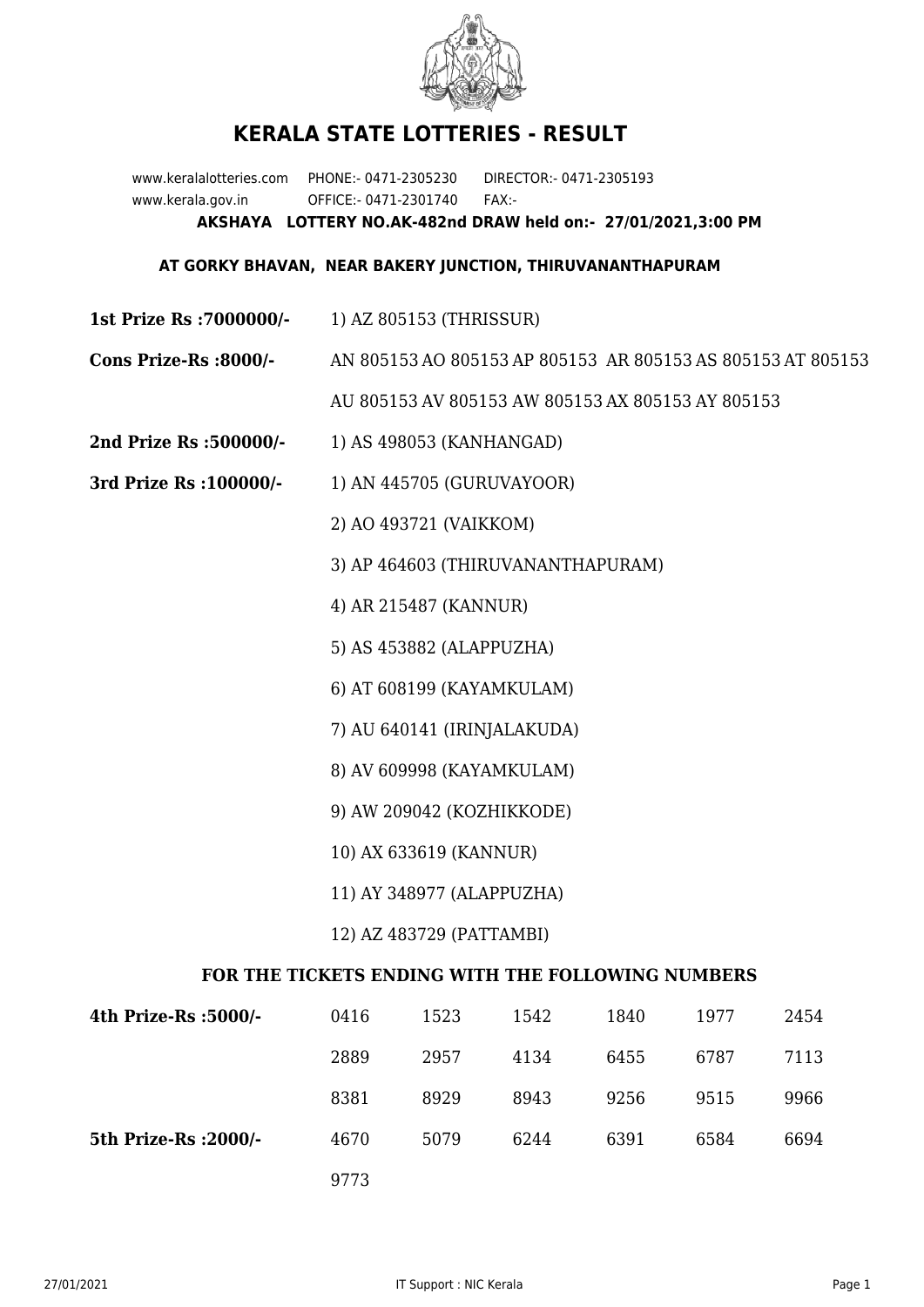| 6th Prize-Rs : 1000/- | 0325 | 1286 | 1396 | 1414 | 1518 | 1684 |
|-----------------------|------|------|------|------|------|------|
|                       | 1701 | 2033 | 2546 | 3301 | 3512 | 3522 |
|                       | 4247 | 4320 | 5486 | 5617 | 5941 | 6715 |
|                       | 6896 | 6900 | 7223 | 7404 | 7474 | 8417 |
|                       | 9196 | 9379 |      |      |      |      |
| 7th Prize-Rs :500/-   | 0010 | 0171 | 0202 | 0221 | 0244 | 0353 |
|                       | 0412 | 0510 | 0609 | 0780 | 1528 | 1550 |
|                       | 1767 | 1799 | 2376 | 2507 | 2616 | 2813 |
|                       | 2904 | 2966 | 3150 | 3157 | 3186 | 3836 |
|                       | 4001 | 4349 | 4564 | 4858 | 4870 | 5071 |
|                       | 5084 | 5609 | 5666 | 5748 | 5891 | 5964 |
|                       | 5977 | 6320 | 6610 | 6683 | 6850 | 6905 |
|                       | 6933 | 7246 | 7388 | 7637 | 7821 | 8040 |
|                       | 8047 | 8075 | 8223 | 8439 | 8578 | 8909 |
|                       | 9225 | 9342 | 9488 | 9493 | 9503 | 9609 |
|                       | 9662 | 9718 | 9719 | 9906 |      |      |
| 8th Prize-Rs : 100/-  | 0060 | 0506 | 0529 | 0561 | 0642 | 0759 |
|                       | 0810 | 0849 | 0885 | 0898 | 0910 | 0967 |
|                       | 1031 | 1261 | 1323 | 1367 | 1370 | 1553 |
|                       | 1667 | 1902 | 1905 | 1992 | 2048 | 2172 |
|                       | 2245 | 2289 | 2368 | 2475 | 2487 | 2667 |
|                       | 2698 | 2837 | 2845 | 2865 | 2886 | 3236 |
|                       | 3364 | 3385 | 3617 | 3665 | 4115 | 4287 |
|                       | 4419 | 4445 | 4493 | 4561 | 4624 | 4685 |
|                       | 4717 | 4720 | 4983 | 4989 | 5078 | 5204 |
|                       | 5235 | 5237 | 5261 | 5326 | 5350 | 5431 |
|                       | 5551 | 5662 | 5698 | 5710 | 5799 | 5831 |
|                       | 5925 | 6082 | 6338 | 6400 | 6471 | 6535 |
|                       | 6697 | 6703 | 6708 | 6720 | 6765 | 7054 |